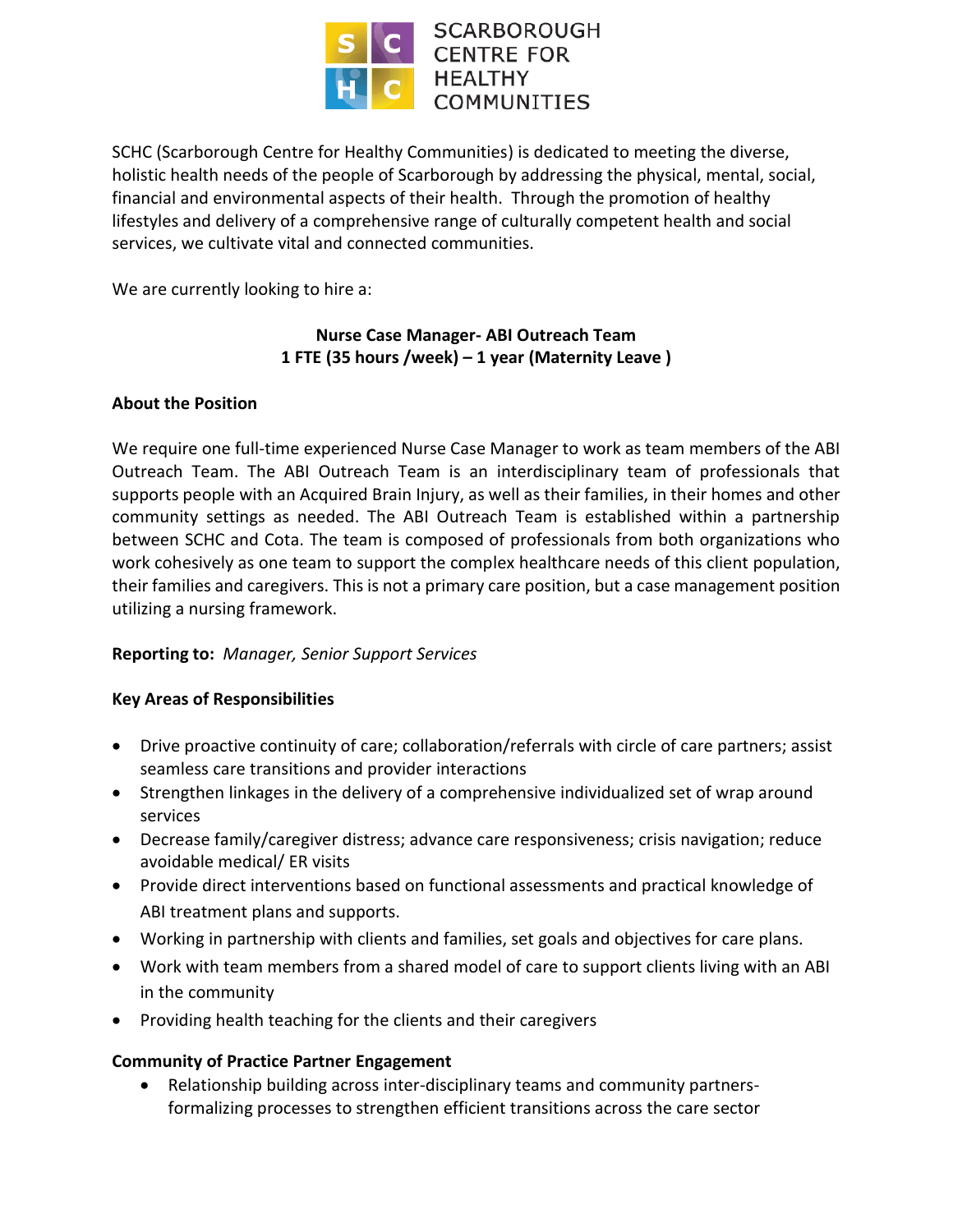

- Advocating for clients' needs with other health care professional.
- Provide consultation to internal staff members as well as community professionals from various organizations with the goal of enhancing skills and meeting client goals

### **Operations**

- Utilize effective communications strategies; shared care plans; and EHR benefits
- Meet performance indicators and participate in data collection

# **Essential Qualifications (Knowledge, Experience):**

- Bachelor of Science in Nursing or Diploma in Nursing from an accredited academic institution
- Registered Nurse in good standing with the College of Nurses of Ontario
- Experience working with Acquired Brain Injury, mental health population and/or community nursing considered an asset
- RNAO Membership

# **Essential Competencies (Skills and Attributes):**

- Oral and/or written fluency in other languages would be considered an asset
- Proficiency in the use of computers and various software applications, including EHR applications
- Demonstrated knowledge of health care system as it relates to ABI care, considered an asset
- Demonstrated problem solving and critical thinking
- Demonstrated time management and ability to work autonomously
- Excellence in communication, partnership building and inter professional care commitment
- Demonstrated commitment to continuous learning and professional development

# **Significant Working Conditions**

The successful candidate will be required to:

- Conduct visits in the clients' homes, hostels, hospitals and other community settings working in sometimes difficult conditions, including hoarding and pest infestations
- Work cohesively with staff members from Cota and SCHC in accordance with the shared vision and protocols of the program
- Travel throughout Scarborough for meetings at various sites and have access to a vehicle
- Participate in both SCHC and Cota trainings and education, as required
- Be available to work during the day; however, evening and weekend shifts may be required on occasion

**Remuneration:** \$31.76 - \$ 38.26